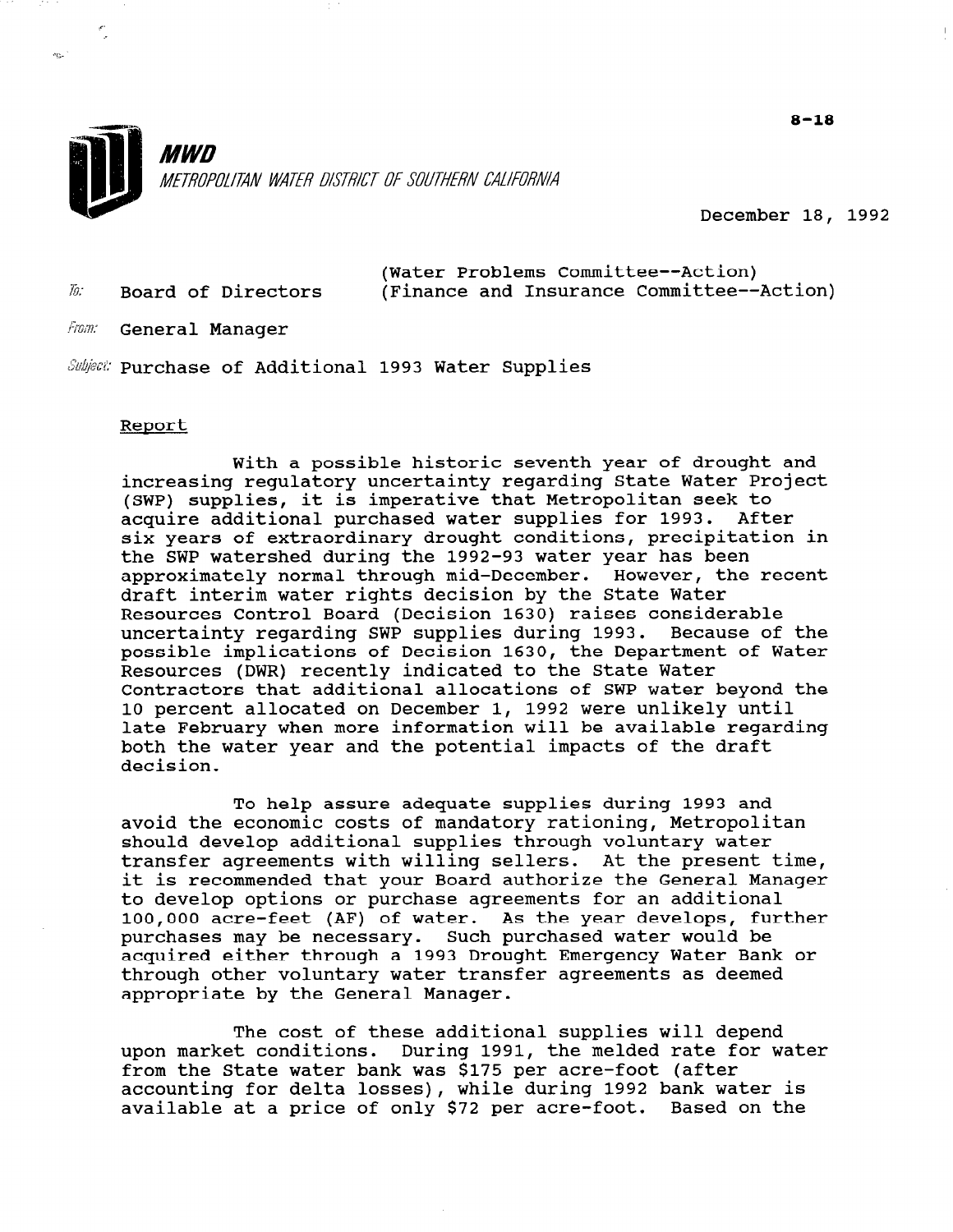## Board of Directors -2- December 18, 1992

 $\frac{1}{2\pi}\left(\frac{1}{\sqrt{2}}\right)^{1/2}$ 

1991 price of water, 100,000 AF of additional supplies would cost \$17.5 million. Fees and other costs depending upon the source of supply could increase required expenses above this amount, but total costs are not expected to exceed \$20 million. Sufficient funds for such water purchases have been included in the revenue requirements for 1993-94 approved by the Finance and Insurance Committee at its December 1992 meeting. If water transfer expenditures are incurred before July 1, 1993 that exceed amounts included for purchased water in the 1992-93 budget, financing is available from the rate stabilization fund. Energy costs to pump purchased water into Metropolitan's service area would be in addition to these amounts, but are already included in the approved revenue requirements.

To develop additional 1993 supplies, staff will pursue, as appropriate, options contracts and water purchase contracts, depending upon which form of contract offers Metropolitan the most attractive economic terms. Under a purchase contract, Metropolitan would agree to take delivery of water during 1993. Under an options contract, Metropolitan would pay an option fee to the seller in exchange for the right to purchase water at our discretion by a specified date and for a specified price. If SWP water supplies later in the year are adequate, the seller would retain the option fee, but Metropolitan would avoid unnecessary water transfer expenses. If supplies are inadequate, Metropolitan would exercise its option and pay the remainder of the full purchase price and any other applicable fees.

This action by your Board is exempt from the California Environmental Quality Act (CEQA). If supplies are acquired through the state water bank, DWR would be responsible for all necessary environmental documentation, as was the case in the 1991 and 1992 water banks. If supplies are developed through other transactions, it is anticipated that agreements would be developed pursuant to Section 1729 of the Water Code under which certain one-year temporary water transfer agreements are exempt from the procedural requirements of CEQA. If individual transactions require additional action under CEQA, they will be brought before your Board before they are finalized.

As the water year and regulatory events in California unfold during 1993, staff will keep your Board apprised of which can he issued that will be need for additional water wace s